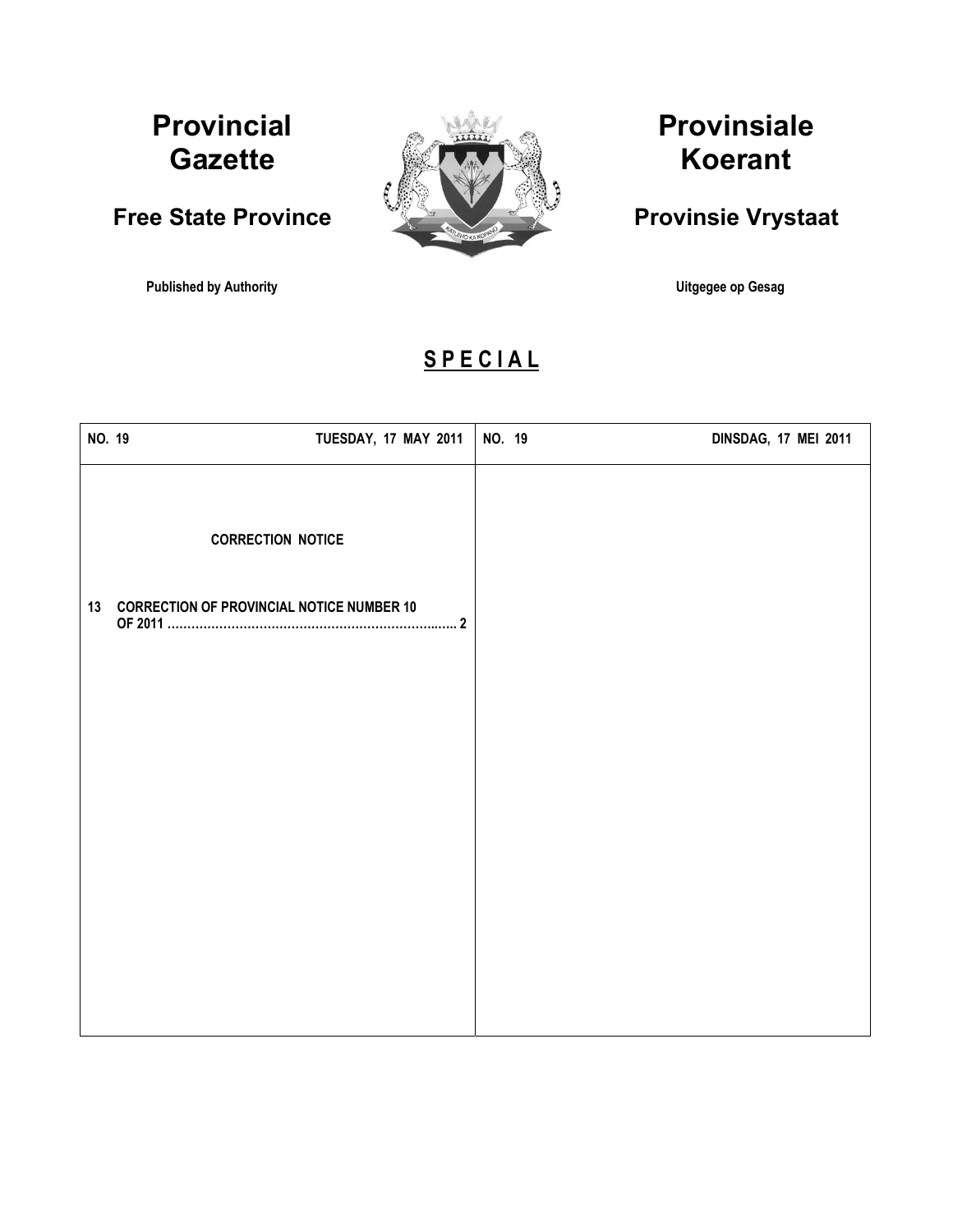### **CORRECTION NOTICE**

 $\overline{\phantom{a}}$ 

**[NO. 13 OF 2011]** 

#### **CORRECTION OF PROVINCIAL NOTICE NUMBER 10 OF 2011**

I, **MG Qabathe**, Member of the Executive Council responsible for Cooperative Governance, Traditional Affairs and Human Settlements in the Free State Province, acting in terms of section 12 of the Local Government: Municipal Structures Act, 1998 (Act No 117 of 1998) and after consultation with the Transitional Facilitation Committee corrects Provincial Notice No 7 of 2011 as set out in the Schedule.

#### **SCHEDULE**

Correction of Paragraph 3 of Provincial notice Number 10 of 2011

1. Provincial Notice Number 10 of 2011 is hereby corrected by the substitution for paragraph 3 of the following paragraph 3:

#### **INVESTMENTS, CASH AND CASH BALANCES**

"3. After completion of all capital projects at municipalities, or the transfer of any incomplete capital project and the funding pertaining to such project to the relevant municipality at the end of the current financial year, the remainder of all investments, cash and cash balances of the Motheo district municipality after payment of all liabilities and debts are divided as follows:-

\_\_\_\_\_\_\_\_\_\_\_\_\_\_\_\_\_\_\_\_\_\_\_\_\_\_\_\_\_\_\_\_\_\_\_\_\_\_\_\_\_\_\_\_\_\_\_\_\_\_\_\_\_\_\_\_\_\_\_\_\_\_\_\_\_\_\_\_\_\_\_\_\_\_\_\_\_\_\_\_\_\_\_\_\_\_\_\_\_\_\_\_\_\_\_\_\_\_\_\_\_\_\_\_\_\_\_\_\_\_\_\_\_\_\_

- (a) 50% transferred to Xhariep district municipality;
- (b) 30% transferred to Thabo Mofutsanyane district municipality, and
- (c) 20% transferred to Mangaung metropolitan municipality."